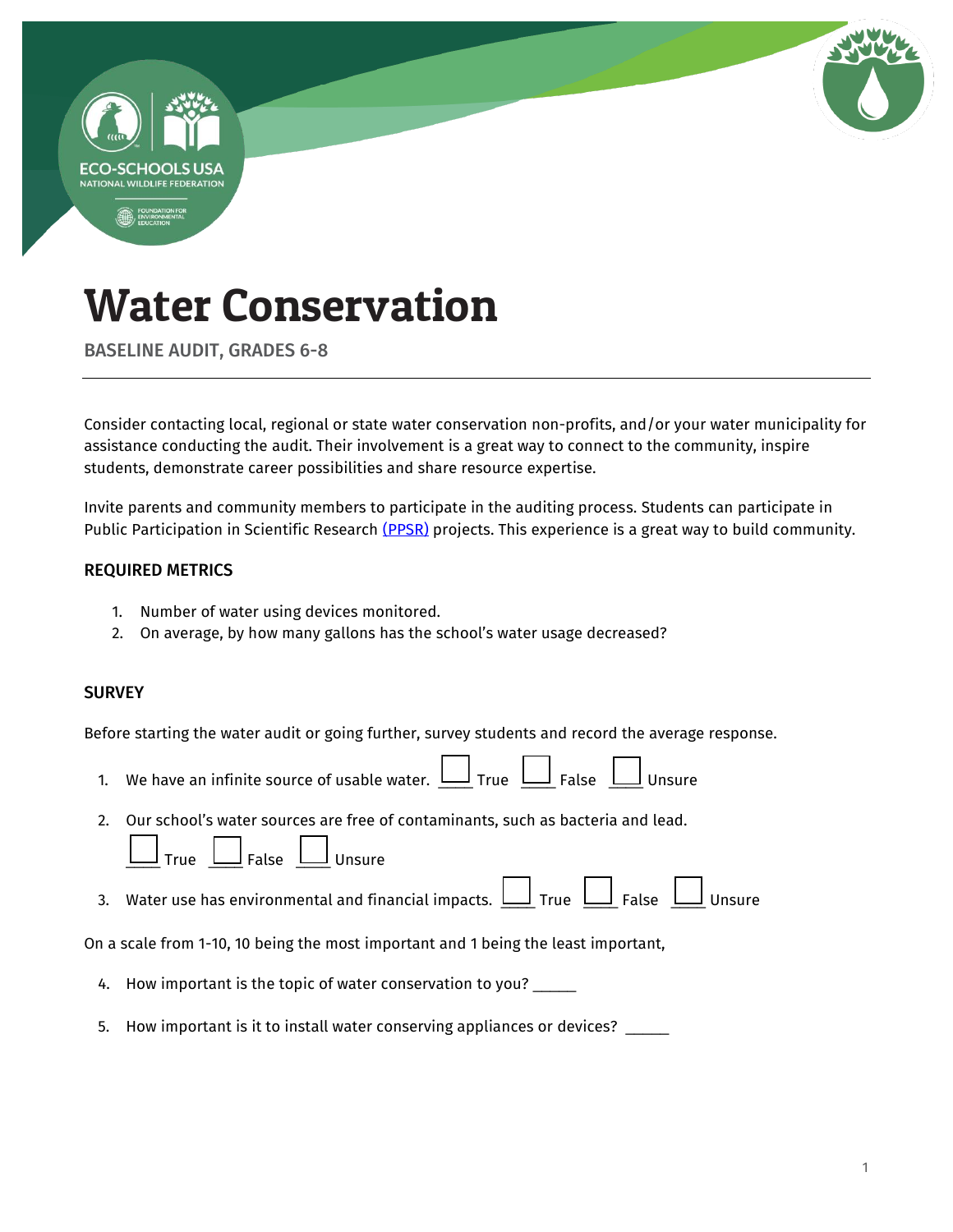

BASELINE AUDIT, GRADES 6-8



### SCHOOL MAP

Using a highlighter, mark the locations on a school blueprint map (typically provided at the beginning of the year to show fire escape and safe room locations), where auditing will occur. Work with the team/class to complete the audit and calculations. These tables and charts will be used to draw conclusion about water use and to inform the action plan to make recommendations for better water stewardship at the school.

### TABLE 1. DEFINING THE STUDY SITE

| 1. | Our school's water sources have been tested for<br>the following contaminants.* (faucets, fountains,<br>showers)<br>2016 WIIN Act - Provision, Sec. 2107: Lead testing in<br>school and child care program drinking water | lead _____ bacteria _____ iron _____ mercury<br>____ copper _____ nitrates _____ unsure              |  |  |  |  |  |  |  |  |  |
|----|---------------------------------------------------------------------------------------------------------------------------------------------------------------------------------------------------------------------------|------------------------------------------------------------------------------------------------------|--|--|--|--|--|--|--|--|--|
| 2. | What is the source of the school's water supply?                                                                                                                                                                          | well<br>$\_$ municipal water supply<br>unsure                                                        |  |  |  |  |  |  |  |  |  |
|    | 3. If a municipal water supply, what is its source?                                                                                                                                                                       | lake or river ____ well (aquifer/groundwater)<br>N/A<br>___ unsure                                   |  |  |  |  |  |  |  |  |  |
|    | 4. Where does water used inside the school go?<br>Check all that apply.                                                                                                                                                   | on-site septic systems<br>drainage field<br>municipal sewer system<br>recycled for use as grey water |  |  |  |  |  |  |  |  |  |
| 5. | How much is the district charged for water use?                                                                                                                                                                           | _dollars per ___________gallons                                                                      |  |  |  |  |  |  |  |  |  |
| 6. | How many gallons of water does the school and<br>district use each year?                                                                                                                                                  | gallons per year at the school<br>gallons per year at the district                                   |  |  |  |  |  |  |  |  |  |
| 7. | What is the estimated total cost for water use at<br>the school and district?                                                                                                                                             | dollars per year at the school<br>dollars per year at the district                                   |  |  |  |  |  |  |  |  |  |
|    |                                                                                                                                                                                                                           |                                                                                                      |  |  |  |  |  |  |  |  |  |

\*Do you have questions regarding water quality at school? The Healthy Schools Pathway can help. If the team needs a timely response, please contact us at **eco-schoolsusa@nwf.org**.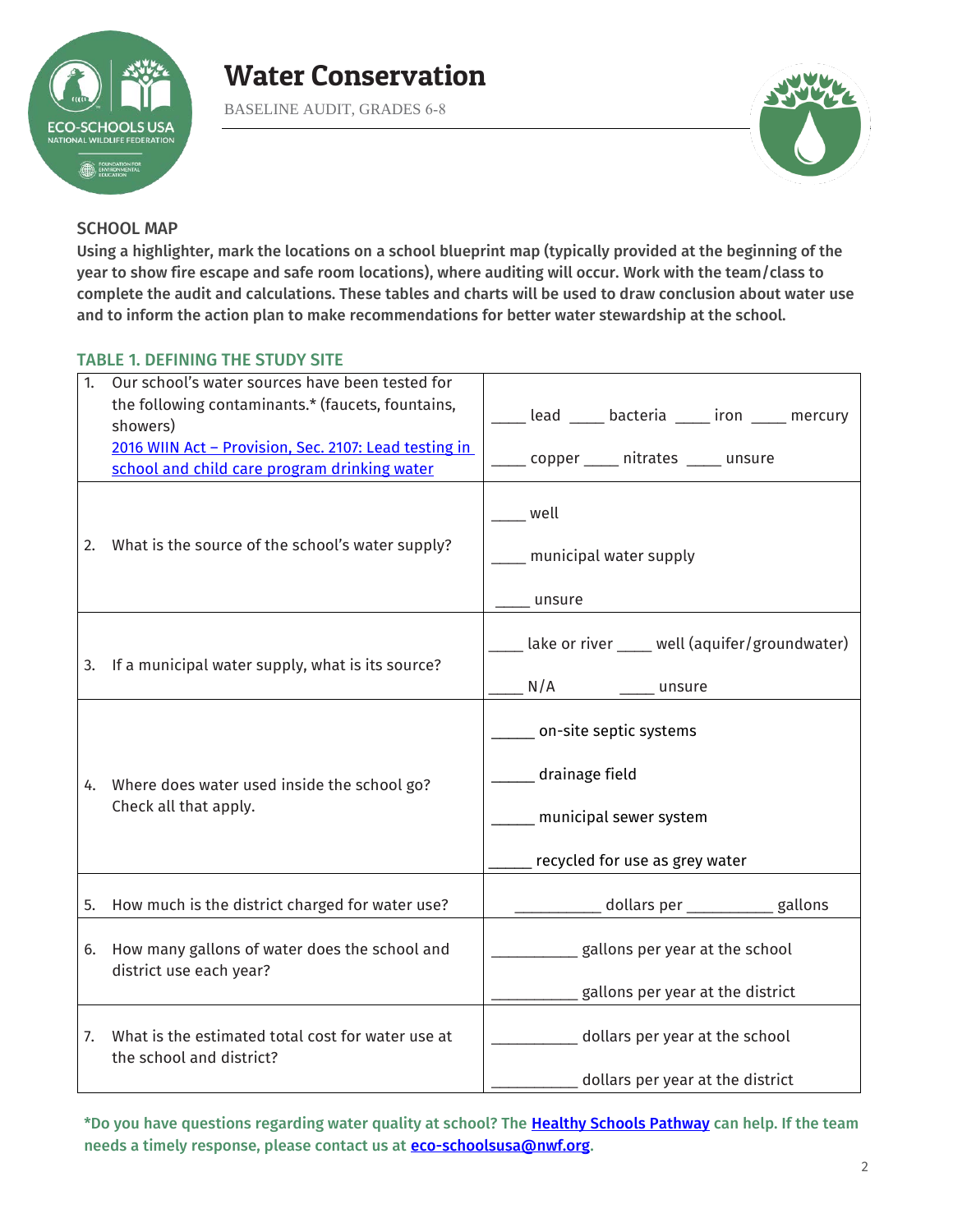

BASELINE AUDIT, GRADES 6-8



### HEATING AND AIR CONDITIONING (HVAC)

### CHART 1. HEATING AND AIR CONDITIONING (HVAC)

| 1. | Does your school have boilers (commercial hot<br>water systems)?                            | Yes No Unsure                                                                                               |  |  |  |  |  |  |  |
|----|---------------------------------------------------------------------------------------------|-------------------------------------------------------------------------------------------------------------|--|--|--|--|--|--|--|
|    |                                                                                             | If yes, continue answering questions 2 and 3. If no or unsure, go to the summary questions at the bottom of |  |  |  |  |  |  |  |
|    | the page.                                                                                   |                                                                                                             |  |  |  |  |  |  |  |
|    | 2. How many boilers does the school have                                                    |                                                                                                             |  |  |  |  |  |  |  |
|    | installed?                                                                                  |                                                                                                             |  |  |  |  |  |  |  |
| 3. | The average commercial boiler uses 193 gallons<br>of water per hour. Estimate the number of | Hours in use x ______ gallons of water per hour =                                                           |  |  |  |  |  |  |  |
|    | gallons the boiler(s) uses at the school.                                                   | $\frac{1}{2}$ gallons used by boiler(s)/day                                                                 |  |  |  |  |  |  |  |

### **Think about the following questions as you summarize the information in Chart 1.**

- 1. What prior knowledge did students have related to water usage in school heating and cooling systems?
- 2. How might this information help inform the student's action plan?
- 3. Are their alternatives to boiler systems, new technology in the pipeline? What are they? What is their return on a schools initial investment (ROI)?
- 4. Do students have ideas about how to engineer a better system?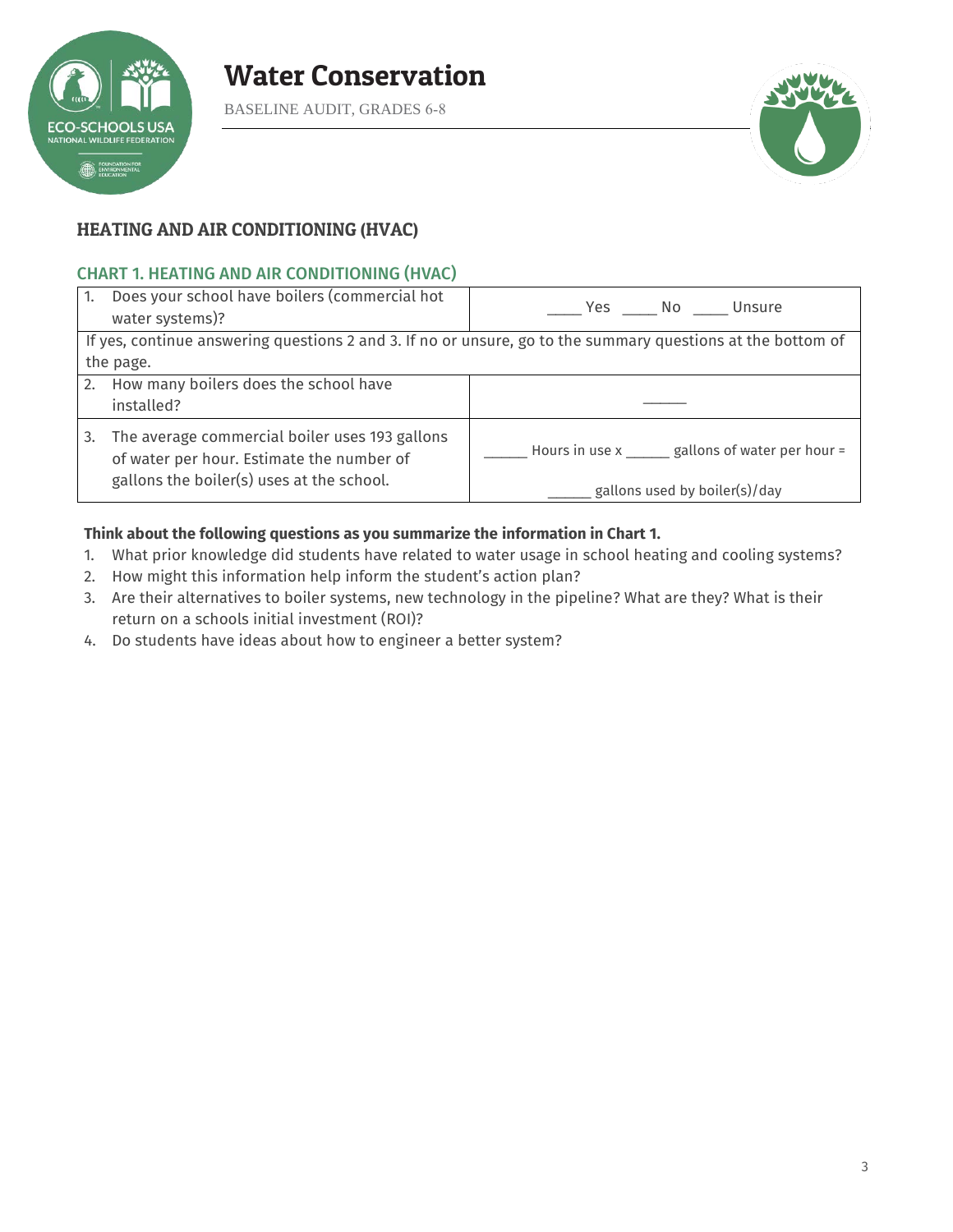

BASELINE AUDIT, GRADES 6-8



 $\overline{\phantom{a}}$ 

### IRRIGATION

# CHART 2. GENERAL IRRIGATION

|    |                                                                                                      |           | grass and/or other natural plant cover |                                   |  |  |  |  |  |  |  |  |
|----|------------------------------------------------------------------------------------------------------|-----------|----------------------------------------|-----------------------------------|--|--|--|--|--|--|--|--|
| 1. | After walking the school grounds, what type of                                                       |           |                                        | natural rock ground covers        |  |  |  |  |  |  |  |  |
|    | land cover was observed most?                                                                        |           | concrete/asphalt                       |                                   |  |  |  |  |  |  |  |  |
|    |                                                                                                      |           | turf or man-made ground covers         |                                   |  |  |  |  |  |  |  |  |
| 2. | Water consumption for irrigation is sometimes                                                        |           |                                        |                                   |  |  |  |  |  |  |  |  |
|    | billed separately from in-school water                                                               |           |                                        |                                   |  |  |  |  |  |  |  |  |
|    | consumption. If known, how many gallons of                                                           |           |                                        | gallons of water per year         |  |  |  |  |  |  |  |  |
|    | water is used per year for irrigation?                                                               |           |                                        |                                   |  |  |  |  |  |  |  |  |
| 3. | What is the water rate the district pays for                                                         |           |                                        |                                   |  |  |  |  |  |  |  |  |
|    | irrigation?                                                                                          |           |                                        | gallons<br>dollars per __________ |  |  |  |  |  |  |  |  |
| 4. | What is the average rainfall, in inches, for each month during the school year, August through June? |           |                                        |                                   |  |  |  |  |  |  |  |  |
|    | https://www.usclimatedata.com/                                                                       |           |                                        |                                   |  |  |  |  |  |  |  |  |
|    |                                                                                                      | August    |                                        |                                   |  |  |  |  |  |  |  |  |
|    |                                                                                                      |           | in.                                    |                                   |  |  |  |  |  |  |  |  |
|    |                                                                                                      | September | in.                                    |                                   |  |  |  |  |  |  |  |  |
|    |                                                                                                      | October   | in.                                    |                                   |  |  |  |  |  |  |  |  |
|    |                                                                                                      | November  | in.                                    |                                   |  |  |  |  |  |  |  |  |
|    |                                                                                                      |           |                                        |                                   |  |  |  |  |  |  |  |  |
|    |                                                                                                      | December  | in.                                    |                                   |  |  |  |  |  |  |  |  |
|    |                                                                                                      | January   | in.                                    |                                   |  |  |  |  |  |  |  |  |
|    |                                                                                                      | March     | in.                                    |                                   |  |  |  |  |  |  |  |  |
|    |                                                                                                      | April     | in.                                    |                                   |  |  |  |  |  |  |  |  |
|    |                                                                                                      | May       | in.                                    |                                   |  |  |  |  |  |  |  |  |
|    |                                                                                                      | June      | in.                                    |                                   |  |  |  |  |  |  |  |  |

Τ

Continued on the next page.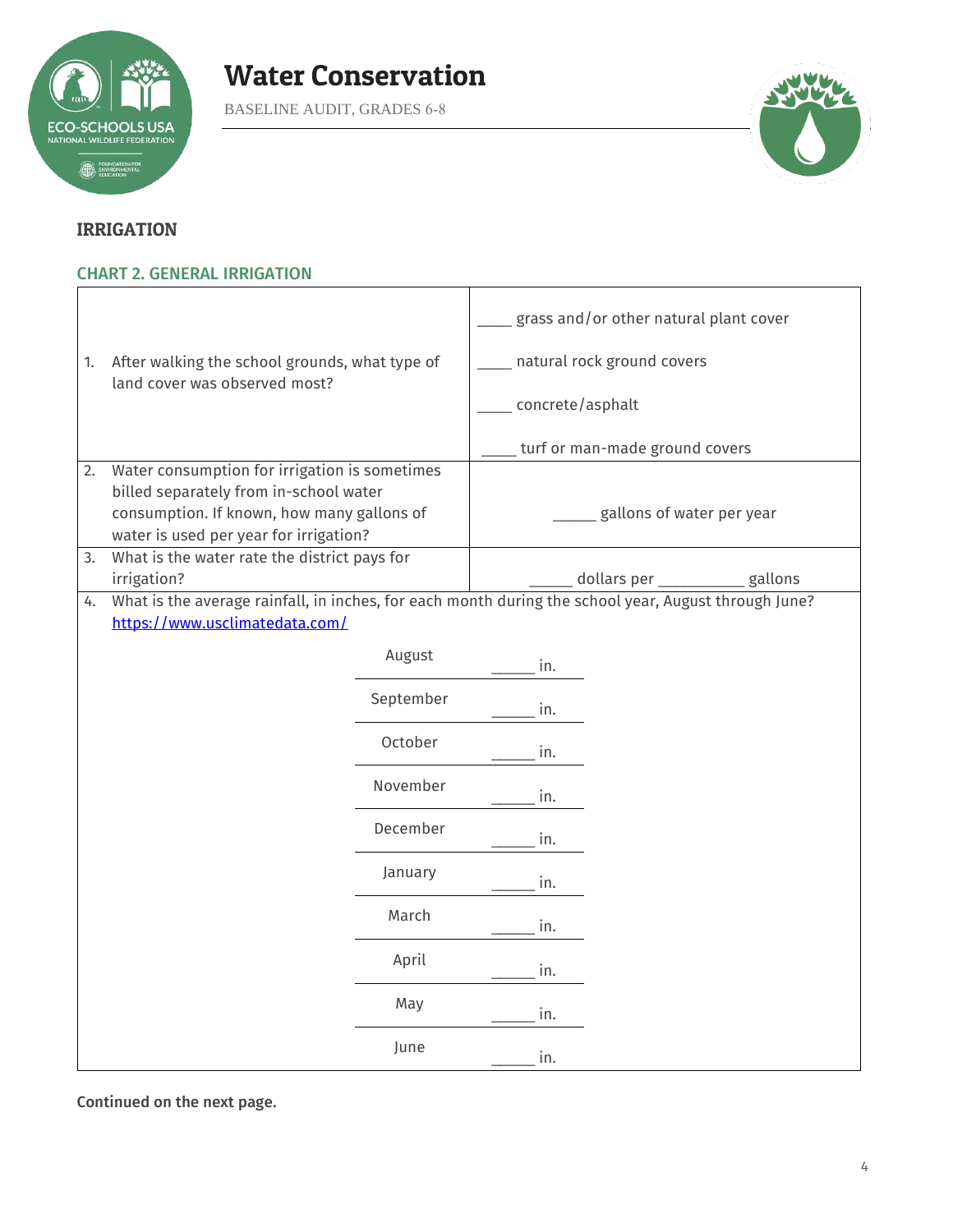

BASELINE AUDIT, GRADES 6-8



### CHART 3. IRRIGATION SYSTEM

| 1. | Is an irrigation system installed throughout the<br>school grounds?                                                      | Yes No Unsure |
|----|--------------------------------------------------------------------------------------------------------------------------|---------------|
|    | If yes, continue answering questions 2-4. If no or unsure, go to Chart 5.                                                |               |
| 2. | What is the irrigation schedule?                                                                                         |               |
| 3. | How many stations/zones are installed?                                                                                   |               |
| 4. | Survey the heads, drips and/or bubblers in each<br>zone/station. How many were observed to be<br>broken, leaking or cut? |               |

### CHART 4. SPRINKLERS WITH A HOSE ATTACHMENT

| 1.    | Are sprinklers used to irrigate school green<br>spaces? | Ves No Unsure                                                                                               |
|-------|---------------------------------------------------------|-------------------------------------------------------------------------------------------------------------|
|       |                                                         | If yes, continue answering questions 2-4. If no or unsure, go to the summary questions at the bottom of the |
| page. |                                                         |                                                                                                             |
| 2.    | What is the sprinkler schedule?                         |                                                                                                             |
| 3.    | How many sprinklers are used around the school          |                                                                                                             |
|       | grounds?                                                |                                                                                                             |
| 4.    | Survey the outdoor faucets, hoses and                   |                                                                                                             |
|       | sprinklers. How many were observed to be                |                                                                                                             |
|       | leaking, worn out or broken?                            |                                                                                                             |

#### **Think about the following questions as you summarize the information in Charts 2-4.**

- 1. What do landscape design (or lack of) and weather have to do with water conservation and irrigation?
- 2. Do schools have local or state regulations or guidelines regarding irrigation? Explain.
- 3. Explain any concerns teams/classes have regarding the results of their irrigation audit? Who can they contact?
- 4. What actions can the team/class take to improve water conservation on the school grounds?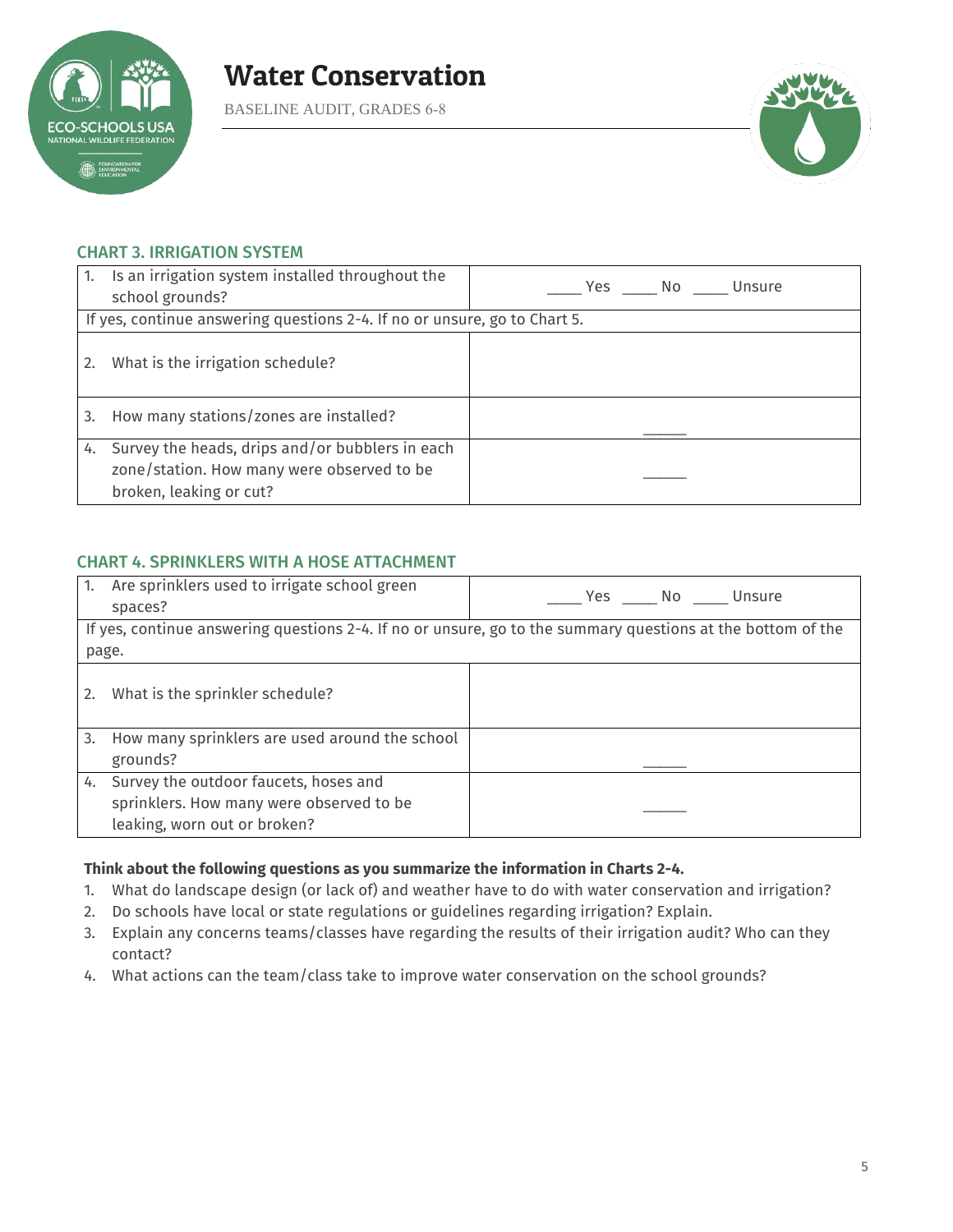

BASELINE AUDIT, GRADES 6-8



### CHART 5. SCHOOL BATHROOMS

Using a highlighter, mark the locations on a school map, where auditing will occur. Work with the team/class to complete the audit and calculations. These tables and charts will be used to draw conclusion about water use and to inform the action plan to make recommendations for better water stewardship at the school.

### (A) Automatic (S) Sensor (M) Manual (GPF) Gallons per Flush (GPM) Gallons per Minute

| <b>Location or</b><br><b>Room Number</b>   | <b>Toilets</b> |              |                 |            |                           |                | <b>Urinals</b> |            |                    | <b>Bathroom Faucets</b> |                         |            |                           |              | <b>Shower Heads</b>                              |            | <b>Other</b>              |   |   |   |  |
|--------------------------------------------|----------------|--------------|-----------------|------------|---------------------------|----------------|----------------|------------|--------------------|-------------------------|-------------------------|------------|---------------------------|--------------|--------------------------------------------------|------------|---------------------------|---|---|---|--|
|                                            | A              | $\mathsf{S}$ | M               | <b>GPF</b> | Α                         | S              | M              | <b>GPF</b> | A                  | S                       | $\mathsf{M}\phantom{M}$ | <b>GPM</b> | $\boldsymbol{\mathsf{A}}$ | $\mathsf{S}$ | M                                                | <b>GPM</b> | $\boldsymbol{\mathsf{A}}$ | S | M |   |  |
| Girls locker room<br>next to Gym A         |                |              | X               | 3.5        |                           |                |                |            | $\pmb{\mathsf{X}}$ |                         |                         | 2.5        |                           |              | $\mathbf x$                                      | 2.5        |                           |   |   |   |  |
|                                            |                |              |                 |            |                           |                |                |            |                    |                         |                         |            |                           |              |                                                  |            |                           |   |   |   |  |
|                                            |                |              |                 |            |                           |                |                |            |                    |                         |                         |            |                           |              |                                                  |            |                           |   |   |   |  |
|                                            |                |              |                 |            |                           |                |                |            |                    |                         |                         |            |                           |              |                                                  |            |                           |   |   |   |  |
|                                            |                |              |                 |            |                           |                |                |            |                    |                         |                         |            |                           |              |                                                  |            |                           |   |   |   |  |
|                                            |                |              |                 |            |                           |                |                |            |                    |                         |                         |            |                           |              |                                                  |            |                           |   |   |   |  |
|                                            |                |              |                 |            |                           |                |                |            |                    |                         |                         |            |                           |              |                                                  |            |                           |   |   |   |  |
| <b>Total appliance</b><br>numbers observed | A              |              | S               | M          | $\boldsymbol{\mathsf{A}}$ |                | S              | M          | A                  |                         | S                       | M          | A                         |              | $\mathsf{s}$                                     | M          | Α                         |   | S | M |  |
| at each location                           |                |              |                 |            |                           |                |                |            |                    |                         |                         |            |                           |              |                                                  |            |                           |   |   |   |  |
| <b>Any observed leaks?</b>                 |                |              | Yes ________ No |            |                           | Yes _______ No |                |            |                    |                         | Yes _______ No          |            |                           |              | $\rule{1em}{0.15mm}$ Yes $\rule{1em}{0.15mm}$ No |            | Yes ______<br>No.         |   |   |   |  |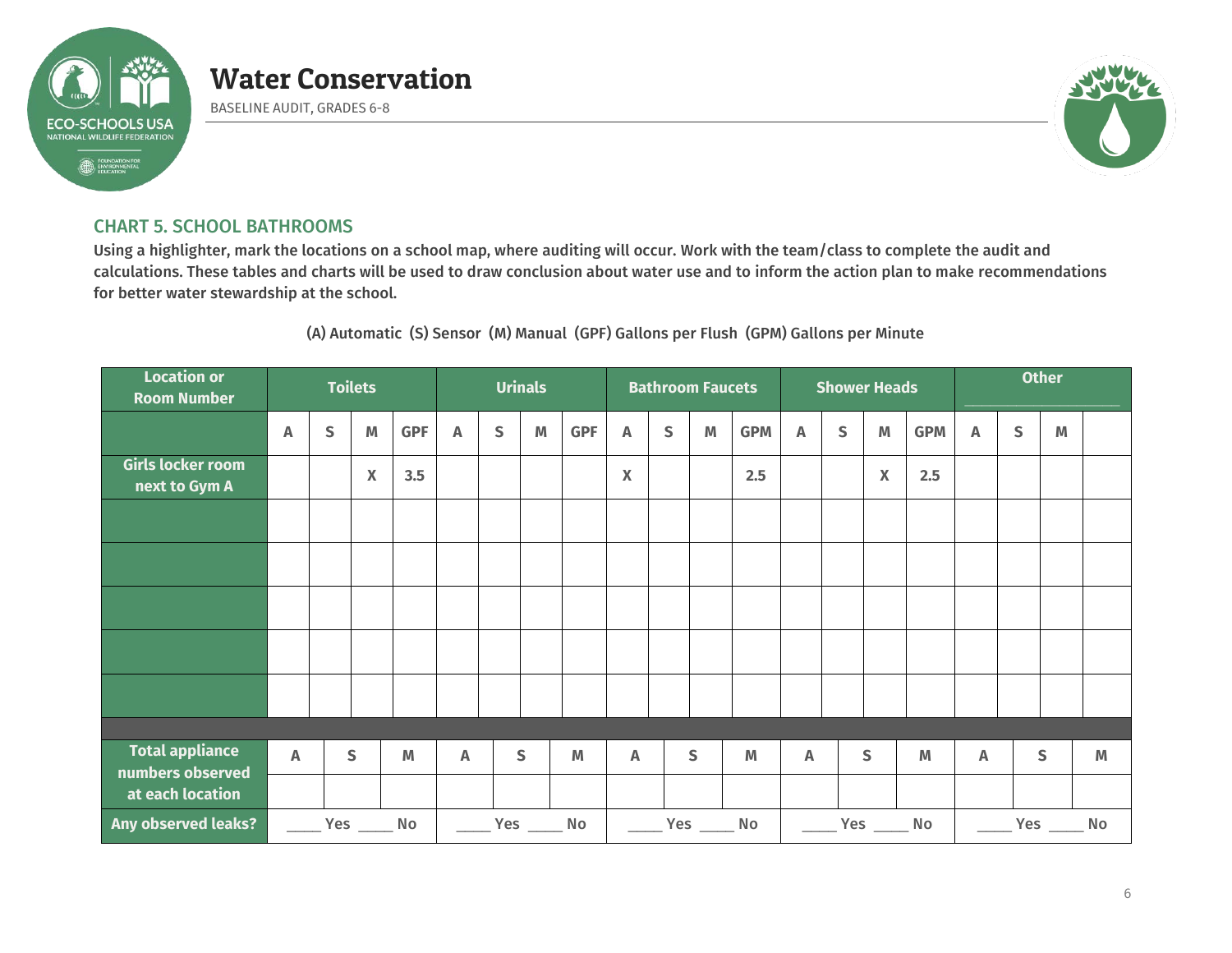

BASELINE AUDIT, GRADES 6-8



### CHART 6. KITCHEN

Collect data on up to three areas that best represent the kitchen equipment found at the school. For safety reason, student may not be allowed in the kitchen area. If that is the case, work with the kitchen manager to collect the data.

(A) Automatic (S) Sensor (M) Manual (GPF) Gallons per Minute (GPM) Gallons per Hour

| <b>Location or</b><br><b>Room Number</b>   |                           |   | <b>Sinks</b> |            |   | <b>Sink Disposal</b> |   |            |                           | <b>Dishwashers</b> |   |            |                           | <b>Steamers</b> |   | <b>Other</b> |   |              |              |   |
|--------------------------------------------|---------------------------|---|--------------|------------|---|----------------------|---|------------|---------------------------|--------------------|---|------------|---------------------------|-----------------|---|--------------|---|--------------|--------------|---|
|                                            | Α                         | S | M            | <b>GPM</b> | Α | S                    | M | <b>GPM</b> | $\boldsymbol{\mathsf{A}}$ | $\mathsf{S}$       | M | <b>GPM</b> | A                         | $\mathsf{S}$    | M | <b>GPH</b>   | Α | $\mathsf{s}$ | M            |   |
|                                            |                           |   |              |            |   |                      |   |            |                           |                    |   |            |                           |                 |   |              |   |              |              |   |
|                                            |                           |   |              |            |   |                      |   |            |                           |                    |   |            |                           |                 |   |              |   |              |              |   |
|                                            |                           |   |              |            |   |                      |   |            |                           |                    |   |            |                           |                 |   |              |   |              |              |   |
|                                            |                           |   |              |            |   |                      |   |            |                           |                    |   |            |                           |                 |   |              |   |              |              |   |
| <b>Total appliance</b><br>numbers observed | $\boldsymbol{\mathsf{A}}$ |   | S            | M          | A |                      | S | M          | Α                         |                    | S | M          | $\boldsymbol{\mathsf{A}}$ |                 | S | M            | Α |              | $\mathsf{S}$ | M |
| at each location                           |                           |   |              |            |   |                      |   |            |                           |                    |   |            |                           |                 |   |              |   |              |              |   |
| Any observed leaks?                        |                           |   | Yes $\_\_$   | No         |   | Yes<br>No            |   |            | Yes<br>No                 |                    |   | Yes<br>No  |                           |                 |   | Yes<br>No    |   |              |              |   |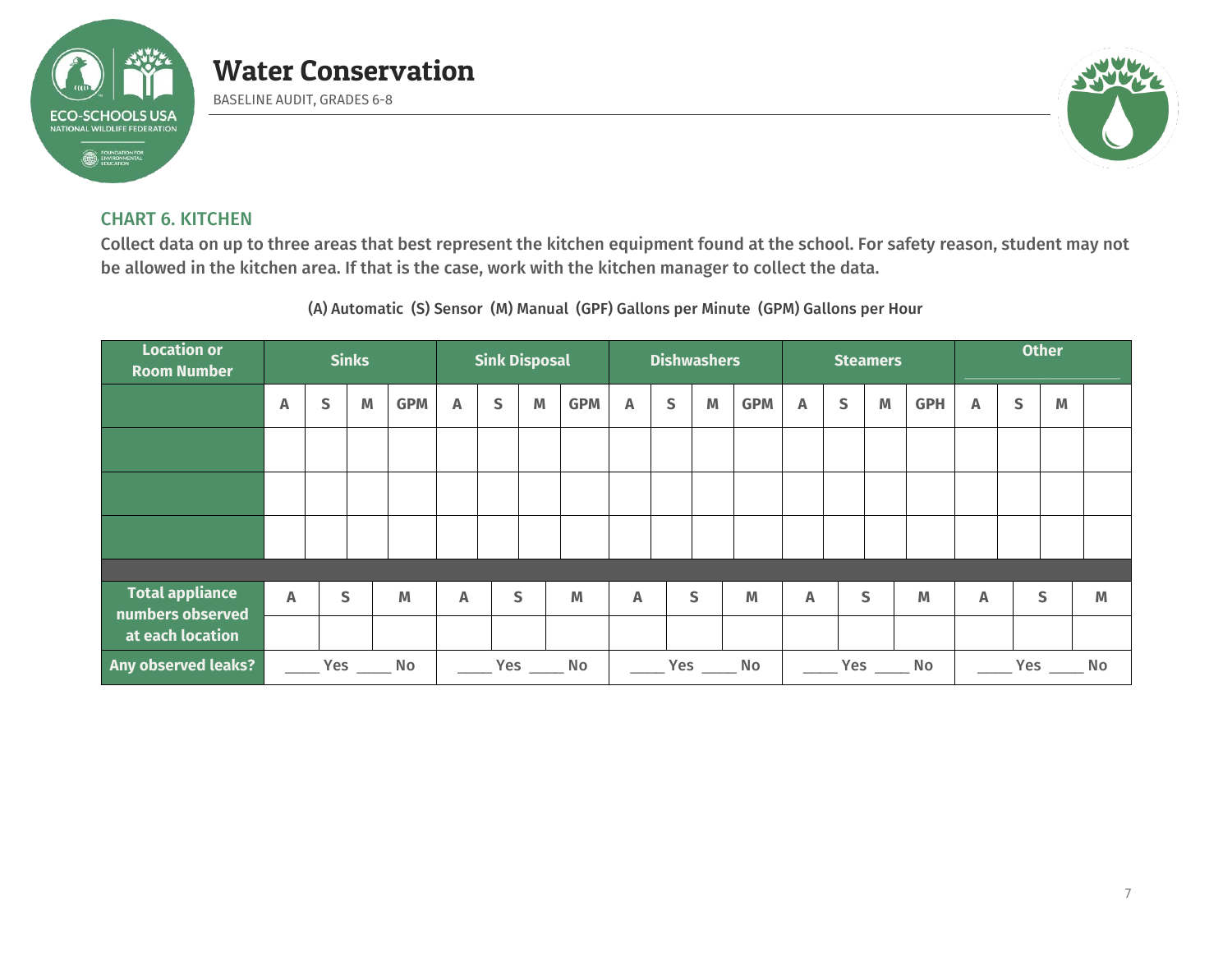

BASELINE AUDIT, GRADES 6-8



### CHART 7. OTHER WATER USING APPLIANCES

Collect data on up to five areas that best represent other water using appliances or devices found at school.

(A) Automatic (S) Sensor (M) Manual (GPHP) Gallons per Hundred Pounds (GPM) Gallons per Minute (GPL) Gallons per Load

| <b>Location or</b><br><b>Room Number</b> |             |             | <b>Ice Makers</b> |                |              |              | <b>Lab Faucets</b> |                                                                                 |   |              | <b>Machines</b> | <b>Clothes Washing</b>                           | Utility Closet(s) or<br><b>Other Faucets</b> |              |   |                                                       |   |              |                                                                                       | <b>Water Fountains</b>                                | <b>Other</b> |                      |   |   |
|------------------------------------------|-------------|-------------|-------------------|----------------|--------------|--------------|--------------------|---------------------------------------------------------------------------------|---|--------------|-----------------|--------------------------------------------------|----------------------------------------------|--------------|---|-------------------------------------------------------|---|--------------|---------------------------------------------------------------------------------------|-------------------------------------------------------|--------------|----------------------|---|---|
|                                          | Α           | $\mathsf S$ | M                 | <b>GPHP</b>    | Α            | $\mathsf{S}$ | M                  | <b>GPM</b>                                                                      | A | $\mathsf{S}$ | M               | <b>GPL</b>                                       | Α                                            | $\mathsf{S}$ | M | <b>GPM</b>                                            | Α | $\mathsf{S}$ | $\mathsf{M}% _{T}=\mathsf{M}_{T}\!\left( a,b\right) ,\ \mathsf{M}_{T}=\mathsf{M}_{T}$ | <b>GPH</b>                                            | $\mathsf{A}$ | S                    | M |   |
|                                          |             |             |                   |                |              |              |                    |                                                                                 |   |              |                 |                                                  |                                              |              |   |                                                       |   |              |                                                                                       |                                                       |              |                      |   |   |
|                                          |             |             |                   |                |              |              |                    |                                                                                 |   |              |                 |                                                  |                                              |              |   |                                                       |   |              |                                                                                       |                                                       |              |                      |   |   |
|                                          |             |             |                   |                |              |              |                    |                                                                                 |   |              |                 |                                                  |                                              |              |   |                                                       |   |              |                                                                                       |                                                       |              |                      |   |   |
|                                          |             |             |                   |                |              |              |                    |                                                                                 |   |              |                 |                                                  |                                              |              |   |                                                       |   |              |                                                                                       |                                                       |              |                      |   |   |
|                                          |             |             |                   |                |              |              |                    |                                                                                 |   |              |                 |                                                  |                                              |              |   |                                                       |   |              |                                                                                       |                                                       |              |                      |   |   |
|                                          |             |             |                   |                |              |              |                    |                                                                                 |   |              |                 |                                                  |                                              |              |   |                                                       |   |              |                                                                                       |                                                       |              |                      |   |   |
| <b>Total</b><br>appliance                | $\mathbb A$ |             | S                 | M              | $\mathbb{A}$ |              | $\mathsf{S}$       | M                                                                               | A |              | S               | M                                                | Α                                            |              | S | M                                                     | A |              | S                                                                                     | M                                                     | A            |                      | S | M |
| numbers                                  |             |             |                   |                |              |              |                    |                                                                                 |   |              |                 |                                                  |                                              |              |   |                                                       |   |              |                                                                                       |                                                       |              |                      |   |   |
| observed at                              |             |             |                   |                |              |              |                    |                                                                                 |   |              |                 |                                                  |                                              |              |   |                                                       |   |              |                                                                                       |                                                       |              |                      |   |   |
| each location                            |             |             |                   |                |              |              |                    |                                                                                 |   |              |                 |                                                  |                                              |              |   |                                                       |   |              |                                                                                       |                                                       |              |                      |   |   |
| Any observed<br>leaks?                   |             |             |                   | Yes _______ No |              |              |                    | $\rule{1em}{0.15mm}$ $\,$ Yes $\rule{1em}{0.15mm}$ $\,$ No $\rule{1em}{0.15mm}$ |   |              |                 | $\rule{1em}{0.15mm}$ Yes $\rule{1em}{0.15mm}$ No |                                              |              |   | $\rule{1em}{0.15mm}$ $\,$ Yes $\rule{1em}{0.15mm}$ No |   |              |                                                                                       | $\rule{1em}{0.15mm}$ $\,$ Yes $\rule{1em}{0.15mm}$ No |              | ______ Yes ______ No |   |   |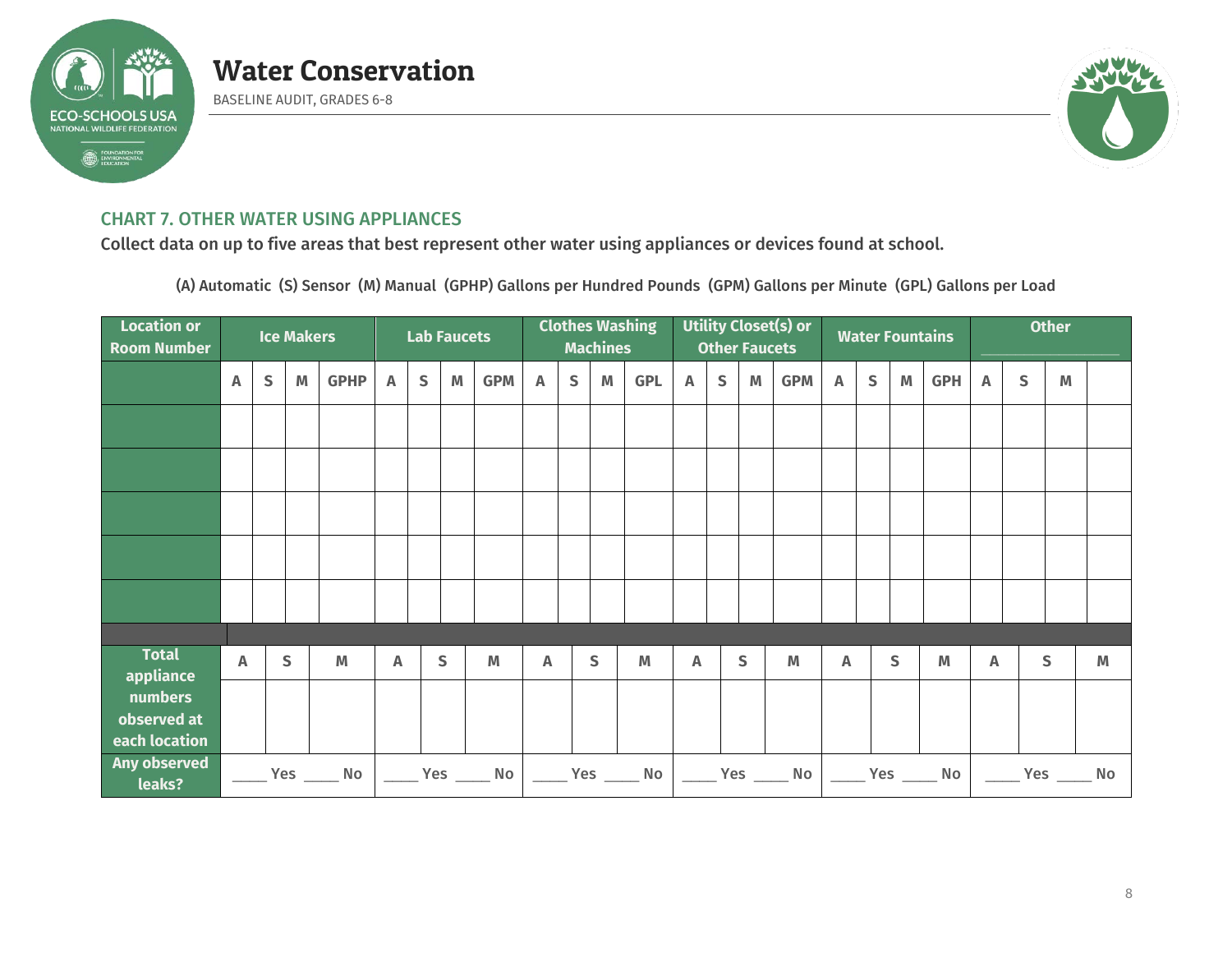

BASELINE AUDIT, GRADES 6-8



### **Think about the following questions as you summarize the information in Charts 5-7.**

- 1. Provide an overall assessment of water use at your school using Charts 5-7.
- 2. What's an estimate for the gallons of water used by all of the in-building sources audited?
- 3. Explain any concerns teams/classes have regarding the results of their in-building audit? Who can be contacted?
- 4. What actions can the team/class take to improve water conservation inside the building?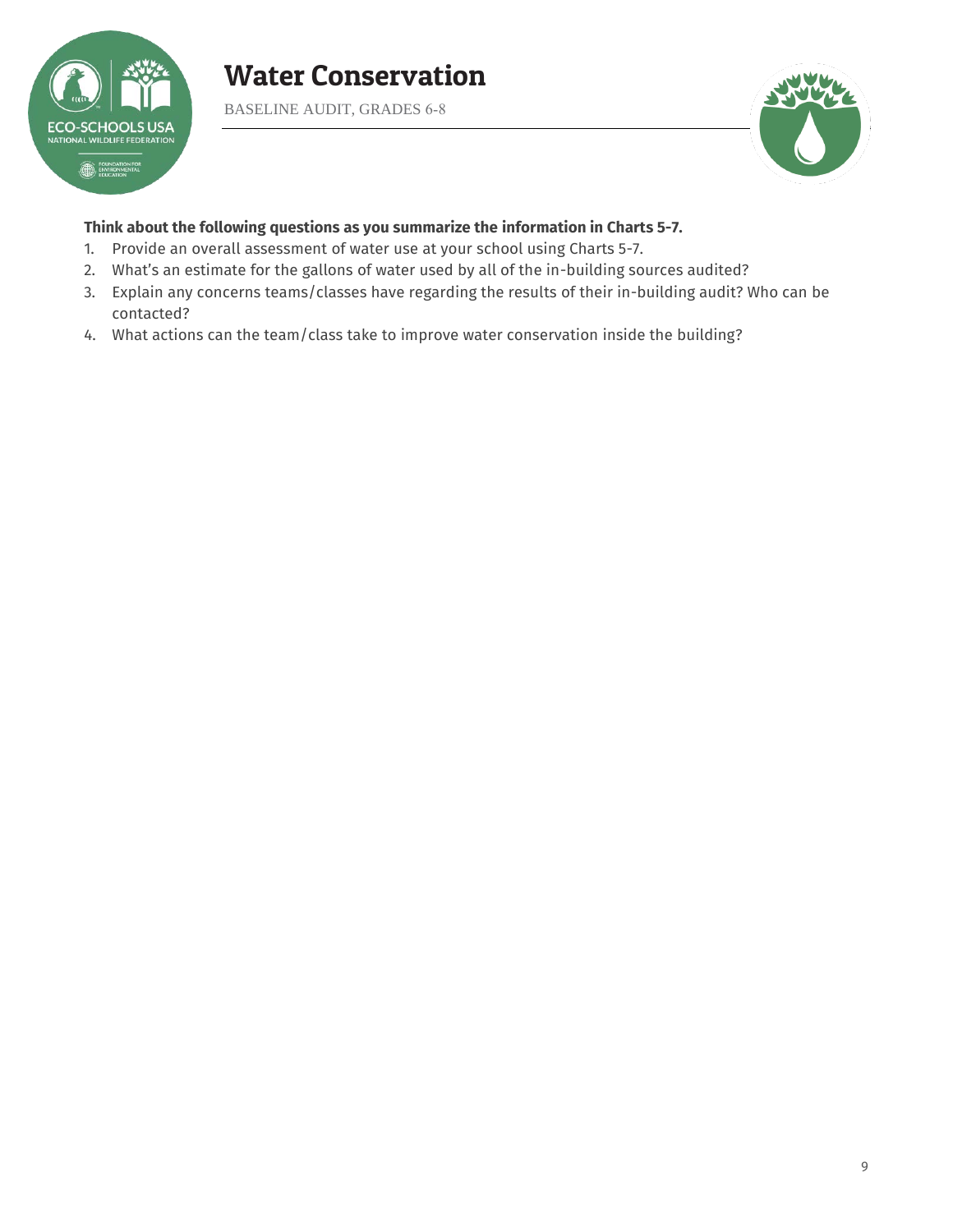

BASELINE AUDIT, GRADES 6-8



 $\overline{\phantom{a}}$ 

## TABLE 2. WATER CONSERVING APPLIANCES, DEVICES AND PRACTICES

| 1. | Is the school certified as an Energy Star School?                                                              | ______ Yes ______ No ______ Unsure |  |  |  |  |  |  |
|----|----------------------------------------------------------------------------------------------------------------|------------------------------------|--|--|--|--|--|--|
| 2. | Do all indoor faucets/showerheads have aerators?                                                               | _____ Yes _____ No _____ Unsure    |  |  |  |  |  |  |
| 3. | Do any appliances and/or devices bear the WaterSense label?<br>https://www.epa.gov/watersense/types-facilities | _____ Yes _____ No _____ Unsure    |  |  |  |  |  |  |
| 4. | Estimate what percentage of the school's toilets and urinals are<br>considered low-flow/high-efficiency?       | $\frac{9}{6}$                      |  |  |  |  |  |  |
| 5. | Does the school use greywater?<br>https://greywateraction.org/greywater-reuse/                                 | ______ Yes ______ No ______ Unsure |  |  |  |  |  |  |
| 6. | Does the school have water bottle filling stations?                                                            | Ves ______ No ______ Unsure        |  |  |  |  |  |  |
|    |                                                                                                                | How many? ______                   |  |  |  |  |  |  |
| 7. | Does the school encourage students to bring and use reusable<br>water bottles?                                 | Ves _____ No _____ Unsure          |  |  |  |  |  |  |
|    | 8. Does the school have functioning rain barrels?                                                              | Ves ______ No ______ Unsure        |  |  |  |  |  |  |
|    |                                                                                                                | How many? _____                    |  |  |  |  |  |  |
|    | 9. Does the school have functioning cisterns?                                                                  | Ves _____ No _____ Unsure          |  |  |  |  |  |  |
|    |                                                                                                                |                                    |  |  |  |  |  |  |
|    | 10. Does the school use native grasses, trees, shrubs and flowers in                                           | _____ Yes _____ No _____ Unsure    |  |  |  |  |  |  |
|    | its landscape design?                                                                                          | Estimate % of Native Plants ______ |  |  |  |  |  |  |
|    | 11. Do any parts of the school grounds use xeriscaping, have                                                   | _Yes _____ No _____ Unsure         |  |  |  |  |  |  |
|    | installed rain gardens or bioretention ponds?                                                                  | Estimate percentage? _____         |  |  |  |  |  |  |
|    | 12. List any other water conserving practices used at the school.                                              |                                    |  |  |  |  |  |  |